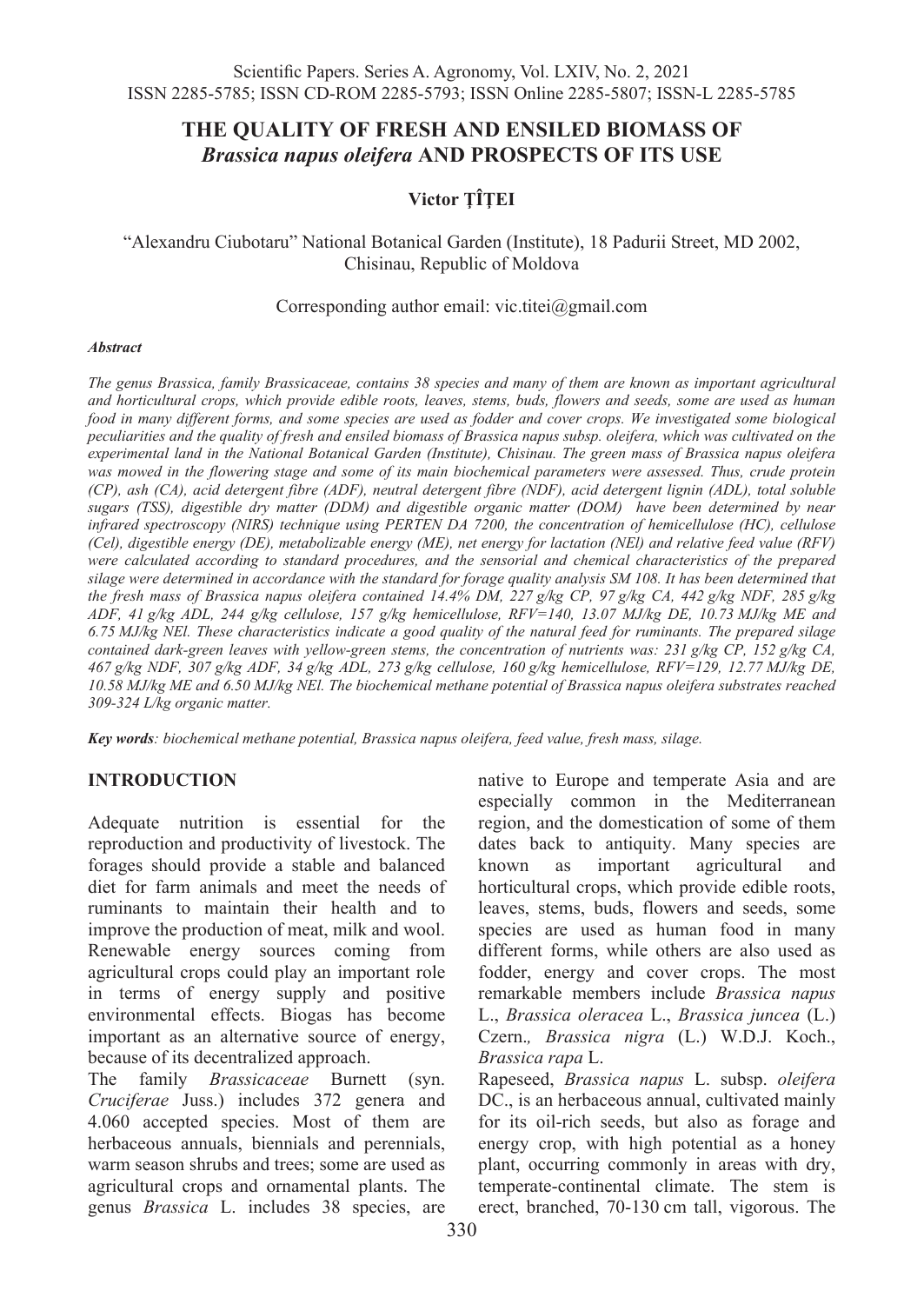leaves are bright green, covered with hairs, with well-defined veins, alternating, the basal ones are petiolate, lyrate, pinnatisect, but the middle and the upper ones - sessile, lanceolate or oblong-lanceolate, covered with a waxy layer. The inflorescence is a raceme with bright yellow hermaphroditic flowers, the flowering stage lasts 15-21 days, and the pollination is predominantly allogamous, entomophilous. The potential honey 242.2*-*324.8 kg/ha (Ion et al., 2012). The fruit is linear cylindrical silique, 3- 5 cm long, with 10-30 round black-bluish to brown-bluish seeds; the weight of 1000 seeds is 3.5-6.5 g. The rapeseed has a tap root with few branches, which penetrates into the soil up to 300 cm deep, the main mass of roots is located at 25-45 cm depth. Winter cultivars of rapeseed utilize environmental resources more effectively and better protect the soil against erosion and nutrient leaching in autumn and winter, are predominant in Europe, their seed productivity, which is 20% to even 60% higher in comparison with spring varieties. Rapeseed oil is variously used in cooking, as an ingredient in soap and margarine, can be made into biodiesel, the residue after oil extraction is used for fodder. *Brassica* species have gained great importance as cover and fodder crops in cropping systems, due to their many environmental and agronomic benefits (Haramoto & Gallandt, 2004; Bell et al., 2020). The incorporation of rapeseed biomass can provide the soil with 7.7 t/ha of organic matter, 280 kg/ha N, 37 kg/ha P, 35.4 kg/ha Mg, 354.0 kg/ha K, 147.1 kg/ha Ca, 0.02 kg/ha Cu,  $0.23$  kg/ha Zn and  $0.02$  kg/ha Mn (Tîtei & Mazăre, 2019). The cultivation of winter fodder rapeseed should be reconsidered, both in terms of fodder value and agroeconomic importance, in cropping systems, yields of 35-50 t/ha of green mass can be obtained. Winter rapeseed can be fed to animals very early (middle of April) and plays an important role in maintaining a continuity of fresh food supply for livestock (Dragomir, 2004).

The aim of the current study was to evaluate some biological peculiarities, the quality of fresh and ensiled mass of winter rapeseed *Brassica napus* subsp. *oleifera* DC.*,* as feed for ruminant animals, as well as substrate for the production of biomethane.

### **MATERIALS AND METHODS**

*Brassica napus* subsp. *oleifera* cv. 'Albatros', which was cultivated in the experimental plot of the National Botanical Garden (Institute) of Moldova, Chişinău, N 46°58′25.7″ latitude and E 28°52′57.8″, served as subject of study and the traditional crops alfalfa, *Medicago sativa*, and common sainfoin, *Onobrychis viciifolia*, were used as controls. The experimental design was a randomised complete block design with four replications, and the experimental plots measured 10 m<sup>2</sup> . *Brassica napus* was sown in late August at a depth of 2.0 cm in rows at a distance of 15 cm; the sowing density was 60 germinable seeds per  $m^2$ . The plant growth, development and productivity were assessed according to methodical indications. The green mass was harvested in the flowering period. The green mass yield was measured by weighing. The dry matter content was detected by drying samples up to constant weight at 105°C. The leaf/stem ratio was determined by separating the leaves and flowers from the separately and separately and stem, weighing them separately and establishing the ratios for these quantities (leaves/stems). For ensiling, the green mass was shredded and compressed in well-sealed containers. After 45 days, the containers were opened, and the sensorial and chemical characteristics of prepared silages were determined in accordance with standard laboratory procedures and the Moldavian standard SM 108 for forage quality analysis. For chemical analysis, plant samples were dried in a forced air oven at 60°C, milled in a beater mill equipped with a sieve with diameter of openings of 1 mm and some of the main biochemical parameters were assessed: crude protein (CP), ash, acid detergent fibre (ADF), neutral detergent fibre (NDF) and acid detergent lignin (ADL), total soluble sugars (TSS), digestible dry matter (DDM), digestible organic matter (DOM) were determined by the near infrared spectroscopy (NIRS) technique PERTEN DA 7200. The concentration of hemicellulose (HC), cellulose (Cel), digestible energy (DE), metabolizable energy (ME), net energy for lactation (NEl) and relative feed value (RFV) were calculated according to standard procedures. The carbon content of the substrates was determined using an empirical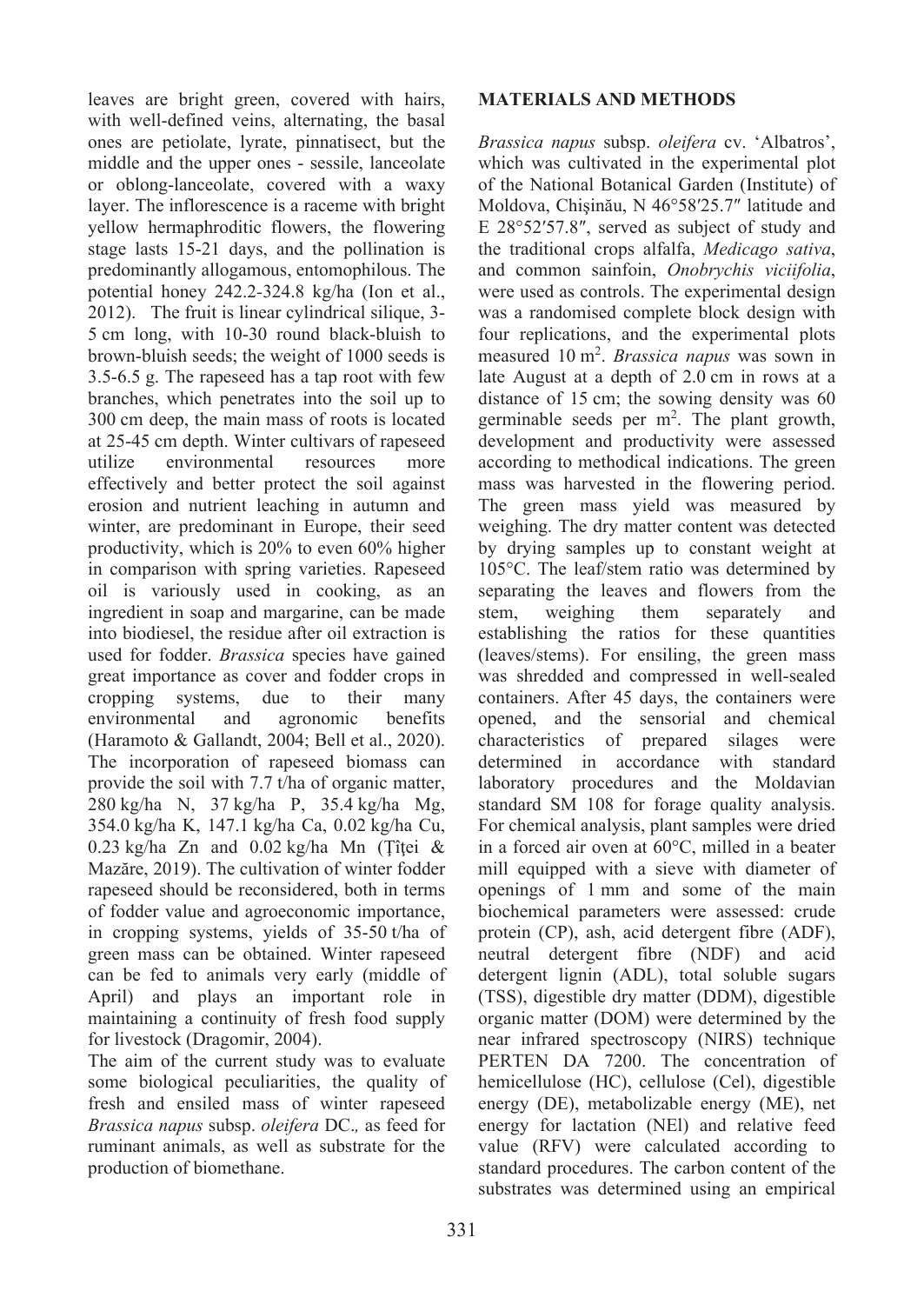equation according to Badger et al., 1979. The biochemical biogas potential (Yb) and the methane potential (Ym) were calculated according to the equations of Dandikas et al. (2014) based on the concentration of acid detergent lignin (ADL) and hemicellulose (HC):

> Yb=727+0.25 HC-3.93 ADL Ym=371+0.13HC-2.00 ADL

### **RESULTS AND DISCUSSIONS**

While conducting the research on the biological peculiarities *of Brassica napus*, we observed that the emergence of the first seedlings occurred 4 days after sowing, and the abundant emergence – during the next 7-8 days. In late autumn, when the average temperatures dropped below 0°C, the rapeseed plants developed a rosette of 6-8 large leaves, and in the underground part - the main root, which was 8-10 mm thick and extended to a depth of over 25 cm. After a period of winter dormancy, the plants resumed growth in the first days of March. The first generative shoots emerged in late March - early April, and the flower buds in the second half of April. The full flowering stage occurred in the first half of May.

Plant height, stem thickness and leaf/stem ratio have significant impact on the yield, but also affect the forage quality. Some results regarding the bio-morphological characteristics and the structure of the harvested aerial plant biomass are presented in Table 1.

At the harvest time, the height of *Brassica napus* plants was 125.1 cm, while the traditional leguminous forage crops reached 84.5-93.1 cm. *Brassica napus* had the largest weight of a single plant among the studied species. The forage yield of *Brassica napus*  reached 58.2 t/ha green mass or 8.5 t/ha dry matter with 59.7% leaves and flowers, but the controls, *Medicago sativa* and *Onobrychis viciifolia* (first cut), respectively – 20.8- 25.8 t/ha green mass or 5.6-6.1 t/ha dry matter with 46.5-50.5% leaves and flowers. The *Brassica napus* forage was richer in leaves, but poorer in dry matter, in comparison with the leguminous forage crops.

As a result of the research conducted in Hungary, Miko (2009) determined that the productivity of autumn rapeseed varied from 24.0 to 150.6 t/ha green mass, or 4.2-15.6 t/ha dry matter. Antanasovic (2012) mentioned that, in Serbia, autumn rapeseed could yield 77.1 t/ha green mass or 6.9 t/ha dry matter.

| Plant species                    | Plant<br>height, cm | Stem, g    |            | Leaf, g    |            | Yield, t/ha |            |
|----------------------------------|---------------------|------------|------------|------------|------------|-------------|------------|
|                                  |                     | fresh mass | dry matter | fresh mass | dry matter | fresh mass  | dry matter |
| Brassica napus                   | 25.1                | 123.74     | 11.81      | 120.97     | 17.52      | 58.2        | 8.5        |
| Medicago sativa, first cut       | 84.5                | 5.38       | 1.38       | 4.92       | 1.41       | 20.8        | 5.6        |
| Onobrychis viciifolia, first cut | 93.1                | 12.50      | 2.86       | 10.10      | 2.49       | 25.8        | 6.1        |

Table 1. Some agrobiological peculiarities and the structure of the green mass of the studied species

| Indices                            | Brassica napus | Brassica napus |            | Onobrychis viciifolia |  |
|------------------------------------|----------------|----------------|------------|-----------------------|--|
|                                    | fresh mass     | silage         | fresh mass | fresh mass            |  |
| Crude protein, g/kg DM             | 227            | 231            | 172        | 166                   |  |
| Ash, g/kg DM                       | 97             | 152            | 91         | 96                    |  |
| Acid detergent fibre, g/kg DM,     | 285            | 307            | 347        | 309                   |  |
| Neutral detergent fibre, g/kg DM   | 442            | 467            | 510        | 447                   |  |
| Acid detergent lignin, g/kg DM     | 41             | 34             | 58         | 49                    |  |
| Total soluble sugars, g/kg DM      | 170            | 6              | 146        | 243                   |  |
| Cellulose, g/kg DM                 | 244            | 273            | 289        | 260                   |  |
| Hemicellulose, g/kg DM             | 157            | 160            | 163        | 138                   |  |
| Digestible dry matter, g/kg DM     | 752            | 758            | 623        | 669                   |  |
| Digestible organic matter, g/kg DM | 709            | 666            | 579        | 615                   |  |
| Relative feed value                | 140            | 129            | 118        | 142                   |  |
| Digestible energy, MJ/kg           | 13.07          | 12.77          | 12.20      | 12.73                 |  |
| Metabolizable energy, MJ/kg        | 10.73          | 10.58          | 10.03      | 10.46                 |  |
| Net energy for lactation, MJ/kg    | 6.75           | 6.50           | 6.04       | 6.48                  |  |

Analyzing the results of the fresh mass quality of the *Brassica napus* (Table 2), we found that dry matter contained 227 g/kg CP, 97 g/kg ash, 285 g/kg ADF, 442 g/kg NDF, 41 g/kg ADL,

170 g/kg TSS, 244 g/kg Cel, 157 g/kg HC, with 75.2 % DMD, 70.9 % OMD, RFV=140, 13.07 MJ/kg DE, 10.73 MJ/kg ME, 6.75 MJ/kg NEl, but the leguminous forage crops - 166-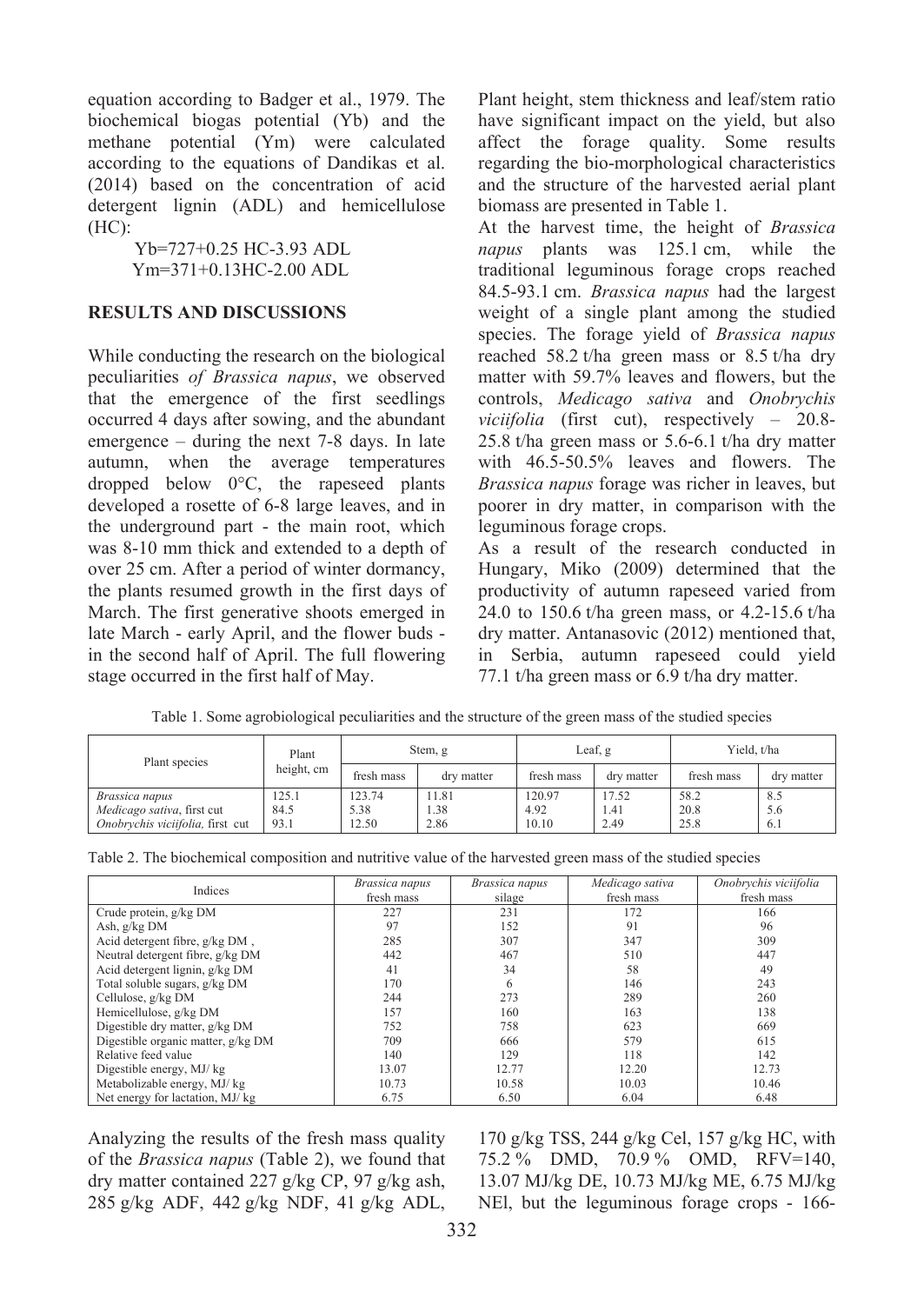172 g/kg CP, 91-96 g/kg ash, 309-347 g/kg ADF, 447-510 g/kg NDF, 49-58 g/kg ADL, 146-243 g/kg TSS, 260-289 g/kg Cel, 138- 163 g/kg HC, with 62.3-66.9% DMD, 57.9- 61.5% OMD, RFV=118-142, 12.20- 12.73 MJ/kg DE, 10.03-10.46 MJ/kg ME, 6.04- 6.48 MJ/kg NEl. The natural fodder of *Brassica napus* was characterised by very high concentration of crude protein, optimal amounts of total soluble sugars and hemicellulose and lower content of acid detergent lignin, which had a positive effect on its digestibility and was able to meet the energy needs of farm animals.

Some authors mentioned various findings about the green mass quality of *Brassica napus.* According to Westwood & Mulcock (2012), the harvested whole plants contained 67.2% leaves and 31.3% stems, 14.3% DM, 10.8% CP, 2.9% lipids, 23.2% NDF, 20.3% ADF, 27.3% WSC, 9.1% ash. Çaçan & Kokten (2017) found that the chemical composition and feed value of the green mass of rapeseed was 15.5-18.1% protein, 40.7-44.1% ADF, 46.4-50.5% NDF, 54.5-57.2% DMD, RFV=101.8-114.9. Gül et al. (2019) reported that canola fresh mass contained 23.66% dry matter with 14.65% CP, 55.33% NDF, 44.80% ADF, 10.16% ADL, 4.94% WSC, 11.39% ash, 54.0% DMD, 60.79% OMD, RFV=90.77 and 8.93 MJ/kg metabolizable energy. Heuze et al. (2019) remarked that the average feed value of rapeseed fresh aerial part was: 12.1% dry matter, 15.8% protein, 3.8 % fats, 19.3% raw cellulose, 28.9% NDF, 23.2% ADF, 4.5% lignin, 14.7% ash, 21.7 g/kg calcium and 5.8 g/kg phosphorus, 79.2% digestible organic matter, 17.6 MJ/kg gross energy, 13.6 MJ/kg digestible energy and 10.6 MJ/kg metabolizable energy.

Forage preservation is a key element for productive and efficient ruminant livestock farms, which provides a uniform level of high quality feed for ruminants throughout the year. Silage is the main preserved green succulent roughage fed to domestic animals. When opening the glass vessels with *Brassica napus* silage, carbon dioxide, a by-product of fermentation, was eliminated in moderate amounts from the preserved mass. During the organoleptic assessment, it was found that silage had agreeable colour, dark-green leaves

and yellow-green stems, with specific aroma, somewhat like the smell of pickled cabbage; the consistency was retained in comparison with the initial fresh mass, without mould and mucus. It has been found that the concentration of nutrients and energy in silage was: 231 g/kg CP, 152 g/kg ash, 307 g/kg ADF, 467 g/kg NDF, 34 g/kg ADL, 6 g/kg TSS, 273 g/kg Cel, 160 g/kg HC, with 75.8% DMD, 66.6% OMD, RFV=129, 12.77 MJ/kg DE, 10.58 MJ/kg ME, 6.50 MJ/kg NEl. As compared with the initial fresh mass, the silage of *Brassica napus* had high concentration of ash, cellulose and very low content of total soluble sugars, which had a negative impact on digestibility, relative feed value and net energy for lactation.<br>Literature sources indicate

Literature sources indicate considerable variation in the chemical composition and nutritional value of *Brassica* silages. According to Balakhial et al. (2008), the dry matter content and the biochemical composition of rapeseed silage was:  $17.82\%$  DM,  $pH = 4.78$ , 15.68% CP, 52.33% NDF, 32.33% ADF, 12.00% ash, 6.00% fats, 733.3 g/kg DMD, but rapeseed silages treated with different levels of urea and molasses -  $18.79 - 20.21\%$  DM, pH = 4.70-5.23, 15.64-16.67% CP, 47.66-50.66% NDF, 31.60-34.66% ADF, 11.67-12.67% ash, 3.33-4.33% fats, 586.6-760.0 g/kg DMD. Neely et al. (2009) reported that rapeseed silages contained 21.1% CP, 20.7% NDF, 19.9% ADF, 3.33-4.33% fats, 16.6% ash, RFV  $= 324$ . Sánchez et al. (2014) found that the dry matter content and the concentrations of nutrients and energy in *Brassica napus* wilted mass were: 308.6 g/kg DM, 277.7 g/kg CP, 302.2 g/kg NDF, 264.9 g/kg ADF, 225.7 g/kg ash, 202.0 g/kg NFC, 535.6 g/kg TDN, 1.33 Mcal/kg NEl, 2.16 Mcal/kg ME, but in the prepared silage:  $pH = 4.2$ , 346 g/kg DM, 126.8 g/kg lactic acid, 110.4 g/kg acetic acid, 7.4 g/kg propionic acid, 259 g/kg CP, 258 g/kg NDF, 235 g/kg ADF, 205 g/kg ash, 315 g/kg NFC, 598 g/kg TDN, 1.48 Mcal/kg NEl, 2.38 Mcal/kg ME. Herrmann et al. (2016) studied the biochemical composition of silages made of various crops in Germany and remarked that *Brassica napus* silage contained 213-364 g/kg dry matter with 89.7-92.0% organic matter, pH 3.8-4.5, 3.7-10.6% lactic acid, 1.1-2.8% acetic acid, 0-0.3% butyric acid, 8.9-11.3% CP, 3.4-17.2% fat, 41.2-53.4%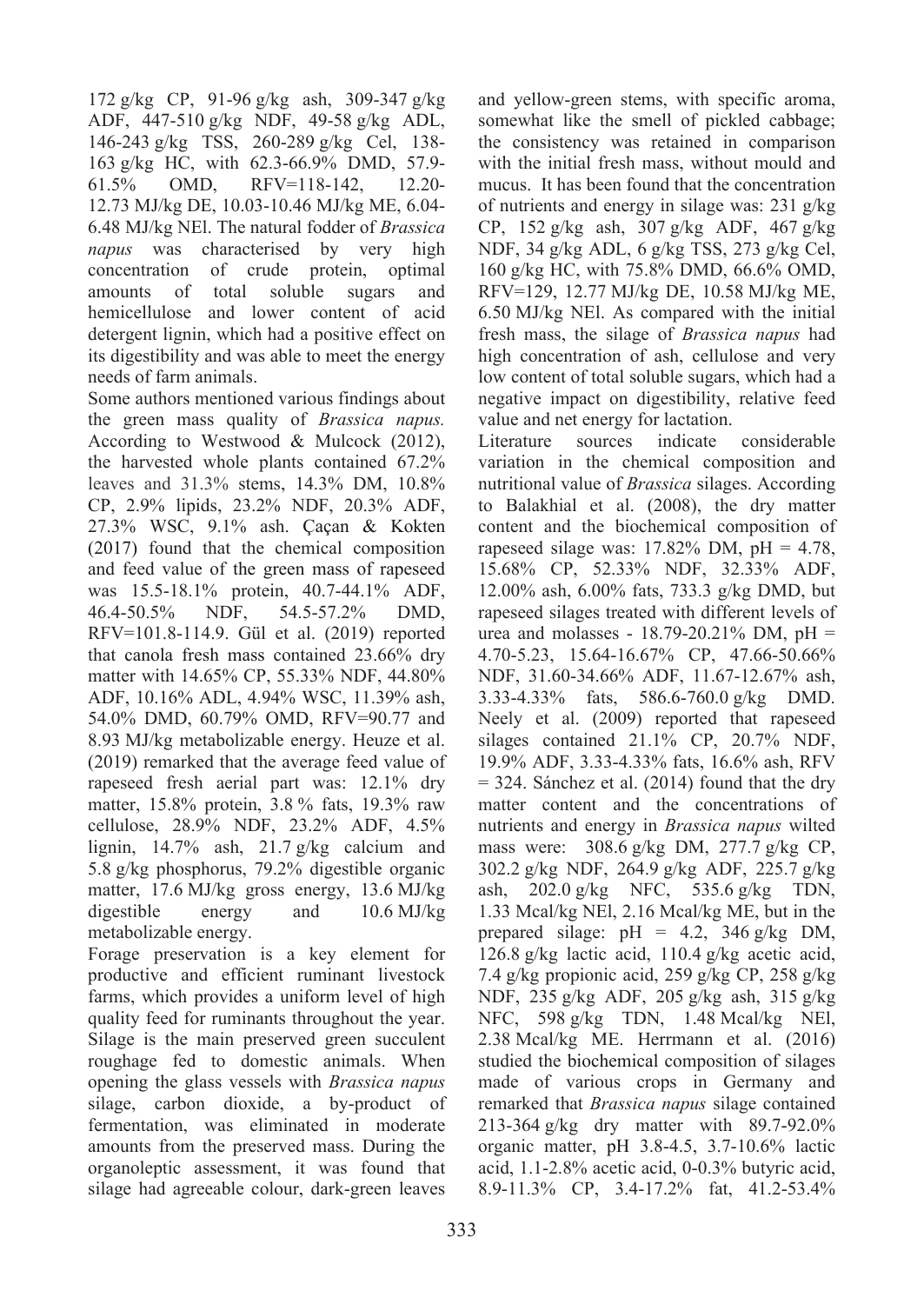NDF, 34.6-51.2% ADF and 5.7-11.4% ADL. Gül et al. (2019) mentioned that rapeseed silage contained 21.79% dry matter with pH=4.63, 3.6 g/kg lactic acid, 14.31% CP, 54.32%NDF, 41.20% ADF, 19.37% ADL, 1.4% WSC, 13.85% ash, 56.80% DMD, 61.45% OMD, RFV = 97.24 and 7.94 MJ/kg metabolizable

energy. Heuze et al. (2019) revealed that rapeseed silage contained 17.2% dry matter, 16.4% protein, 3.8% fats, 18.7% raw cellulose, 29.9% NDF, 23.8% ADF, 5.4% lignin, 19.0% ash, 9.8 g/kg calcium and 0.9 g/kg phosphorus and 17.6 MJ/kg gross energy.

|  | Table 3. The biochemical biogas and biomethane production potential of the investigated substrates |  |  |  |  |  |  |  |
|--|----------------------------------------------------------------------------------------------------|--|--|--|--|--|--|--|
|--|----------------------------------------------------------------------------------------------------|--|--|--|--|--|--|--|

| <b>Indices</b>                 | Brassica napus | Brassica napus | Medicago sativa | Onobrychis viciifolia |
|--------------------------------|----------------|----------------|-----------------|-----------------------|
|                                | fresh mass     | green mass     | fresh mass      | fresh mass            |
| Minerals, $g/kg DM$            | 97             | 152            | 91              | 96                    |
| Nitrogen, g/kg DM              | 36.3           | 37.0           | 27.5            | 26.6                  |
| Carbon, g/kg DM                | 501.7          | 471.1          | 505.5           | 502.2                 |
| Ratio carbon/nitrogen          | 13.8           | 12.7           | 18.4            | 18.9                  |
| Cellulose, g/kg DM             | 244            | 273            | 289             | 260                   |
| Hemicellulose, g/kg DM         | 157            | 160            | 163             | 138                   |
| Acid detergent lignin, g/kg DM | 41             | 34             | 58              | 49                    |
| Bio gas potential, L/kg VS     | 605            | 633            | 540             | 569                   |
| Biomethane potential, L/kg VS  | 309            | 324            | 276             | 291                   |

Plant biomass may be used for biogas production directly after harvest and as ensiled substrates. Anaerobic decomposition will produce methane, carbon dioxide, some hydrogen and a final product that can be used as a fertilizer. Methanogenic bacteria need a suitable ratio of carbon to nitrogen for their metabolic processes, ratios higher than 30:1 were found to be unsuitable for optimal digestion, and ratios lower than 10:1 were found to be inhibitory, due to low pH, poor buffering capacity and high concentrations of ammonia in the substrate. Dobre et al*.* (2014), mentioned that the optimal C/N ratio is expected to be in the range 15-25, when the anaerobic digestion process is carried out in a single stage, and for the situation when the process develops in two steps, the optimal C/N ratio will range: for step I: 10-45; for step II: 20-30. The results regarding the quality of the *Brassica napus* substrates and the potential for obtaining biomethane are shown in Table 3. The nitrogen content in the studied *Brassica napus* substrates ranged from 3.63% to 3.7%, the estimated content of carbon - from 47.11% to 50.17%, the C/N ratio varied from 12.7 to 13.8, but in the green mass substrates of leguminous crops, there was 2.66-2.75% nitrogen, 50.22- 50.55% carbon and  $C/N =$ 18.4-18.9. Essential differences were observed between the lignin contents. The *Brassica napus* substrates contained acceptable amounts of hemicellulose and low amounts of lignin; the

biochemical methane potential reached 309- 324 l/kg VS. The best methane potential was achieved in *Brassica napus* silage substrate - 324 l/kg VS, the lowest - in the fresh mass substrate of *Medicago sativa*.

According to Zubr (1986), the methane potential of fresh rapeseed substrate was 334 l/kg, but - of rapeseed silage substrate *–* 330 l/kg. Cleemput (2011) found that the methane values of hybridized winter rapeseed substrates ranged from 275.38 to 396.71 l/kg ODM. Murphy et al. (2011) reported that oilseed rape produced 2.5-7.8 t/ha dry matter and the measured methane yield was 240- 340 m<sup>3</sup> /t VS. Herrmann et al. (2016) mentioned that, in rapeseed silage substrates, the C/N ratio was 24-31, the methane content - 57.3-62.8 % of the produced biogas, and the biochemical methane potential was 244.2-276.3 l/kg ODM.

### **CONCLUSIONS**

Under the climatic conditions of the Republic of Moldova, autumn rapeseed, *Brassica napus oleifera*, grows and develops optimally. In the flowering stage, early May, the forage yield can reach about 58.2 t/ha green mass or 8.5 t/ha dry matter.

The forage dry matter contains 227 g/kg CP, g/kg ash, 285 g/kg ADF, 442 g/kg NDF, g/kg ADL, 170 g/kg TSS, 244 g/kg Cel, g/kg HC, with 75.2% DMD, 70.9% OMD,